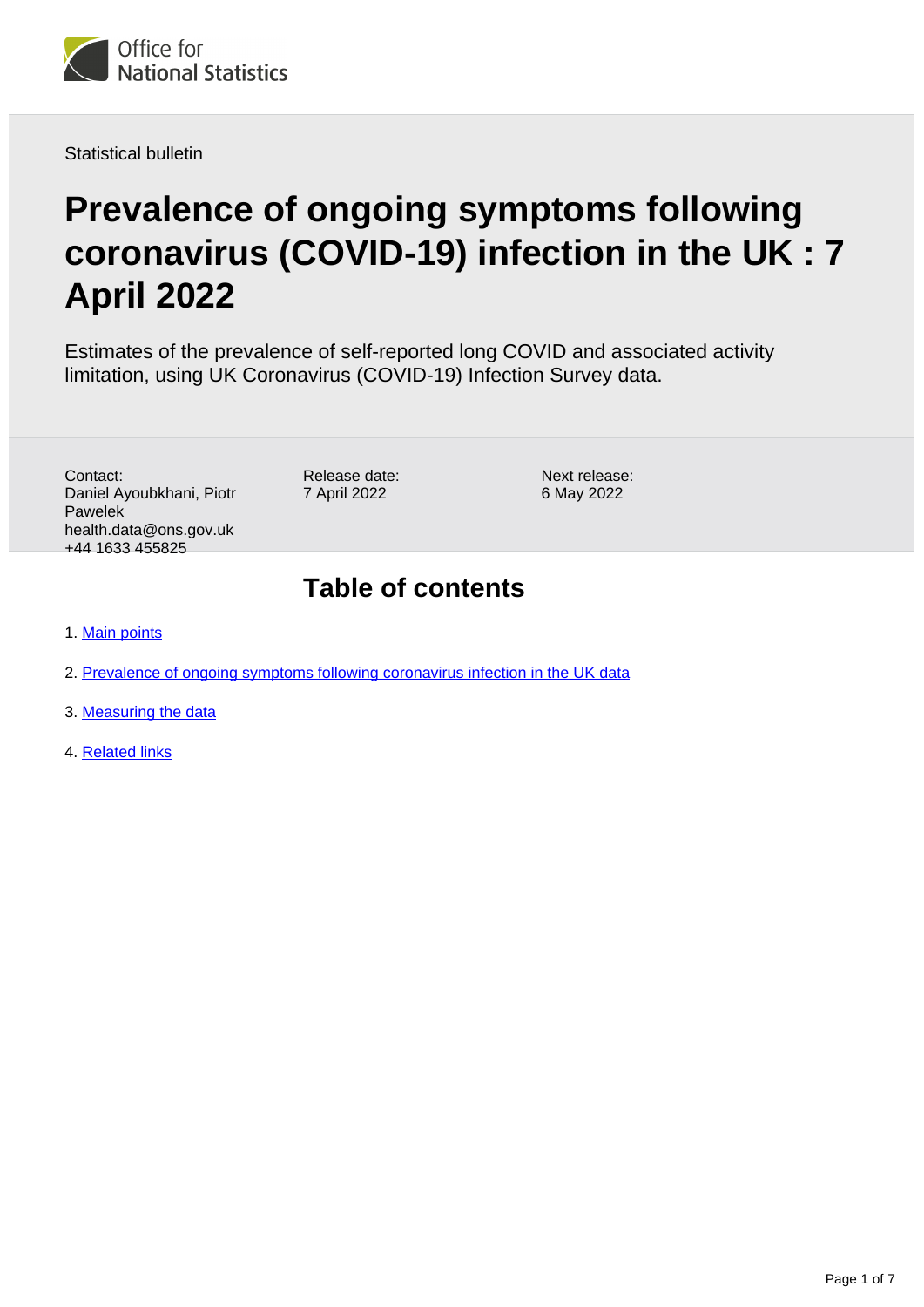# <span id="page-1-0"></span>**1 . Main points**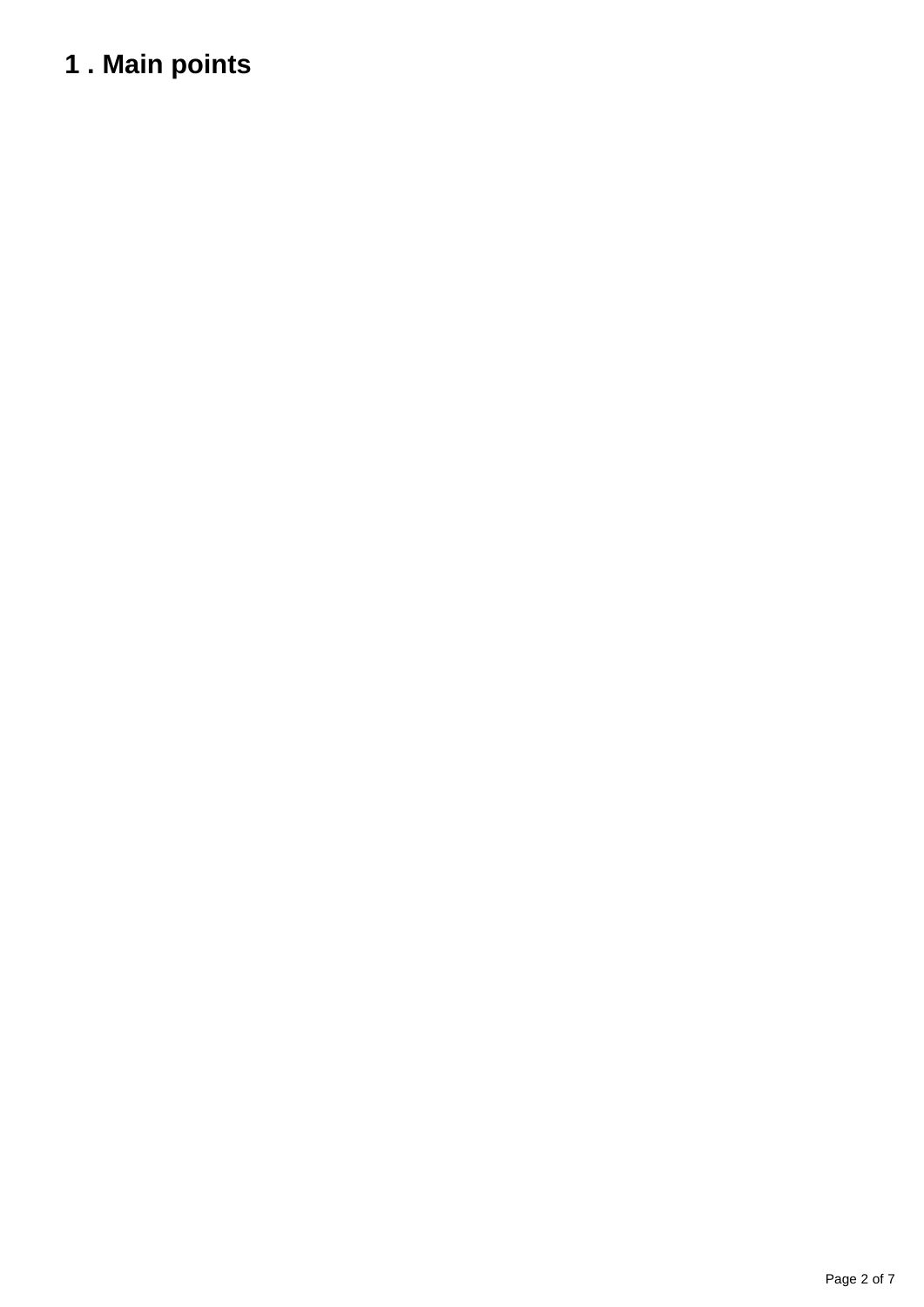- An estimated 1.7 million people living in private households in the UK (2.7% of the population) were experiencing self-reported long COVID (symptoms persisting for more than four weeks after the first suspected coronavirus (COVID-19) infection that were not explained by something else) as of 5 March 2022 (see Figure 1).
- The estimates presented in this analysis relate to self-reported long COVID, as experienced by study participants who responded to a representative survey, rather than clinically diagnosed ongoing symptomatic COVID-19 or post-COVID-19 syndrome in the full population.
- Of people with self-reported long COVID, 422,000 (24%) first had (or suspected they had) COVID-19 less than 12 weeks previously, 1.2 million people (69%) at least 12 weeks previously, 784,000 (45%) at least one year previously and 74,000 (4%) at least two years previously.
- Of people with self-reported long COVID, 561,000 (33%) first had (or suspected they had) COVID-19 before Alpha became the main variant; this figure was 253,000 (15%) in the Alpha period, 470,000 (27%) in the Delta period, and 334,000 (19%) in the Omicron period.
- Long COVID symptoms adversely affected the day-to-day activities of 1.1 million people (67% of those with self-reported long COVID), with 322,000 (19%) reporting that their ability to undertake their day-to-day activities had been "limited a lot".
- Fatigue continued to be the most common symptom reported as part of individuals' experience of long COVID (51% of those with self-reported long COVID), followed by shortness of breath (34%), loss of smell (28%), and muscle ache (24%).
- As a proportion of the UK population, prevalence of self-reported long COVID was greatest in people aged 35 to 49 years, females, people living in more deprived areas, those working in social care, teaching and education or health care, and those with another activity-limiting health condition or disability.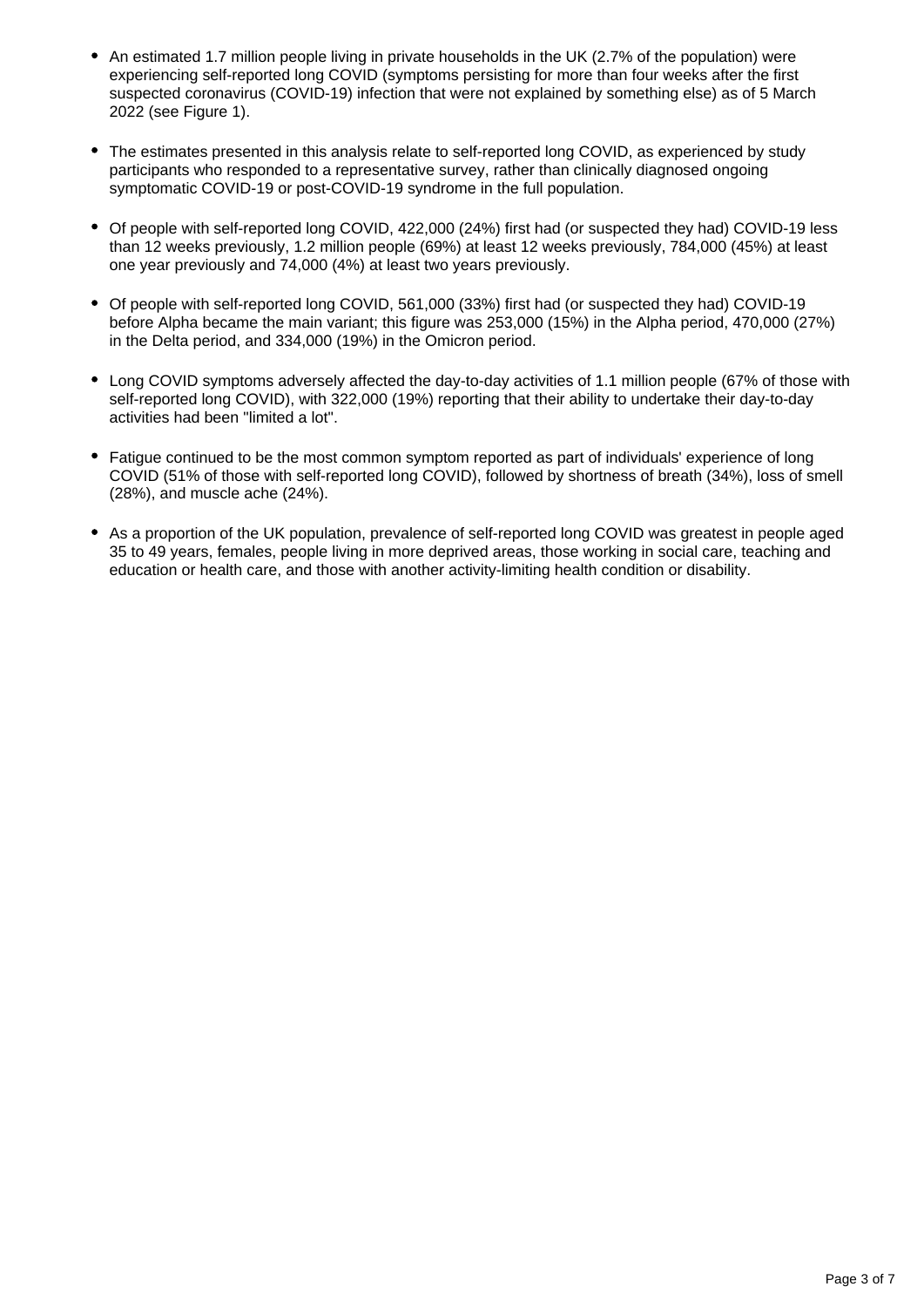**Estimated number of people living in private households with self-reported long COVID of any duration, UK: four-week periods ending 2 May 2021 to 5 March 2022**

### Figure 1: 1.7 million people were experiencing self-reported long COVID as of 5 March 2022

Estimated number of people living in private households with self-reported long COVID of any duration, UK: four-week periods ending 2 May 2021 to 5 March 2022



#### **Source: Office for National Statistics – Coronavirus (COVID-19) Infection Survey (CIS)**

#### **Notes:**

- 1. Estimates relate to self-reported long COVID, as experienced by study participants, rather than clinically diagnosed ongoing symptomatic COVID-19 or post COVID-19 syndrome. Study participants were asked to respond to the following question: "Would you describe yourself as having 'long COVID', that is, you are still experiencing symptoms more than 4 weeks after you first had COVID-19, that are not explained by something else?"
- 2. Estimates include people living in private households, and do not include those in communal establishments such as halls of residence, prisons, schools, hospitals, or care homes.
- 3. [Estimates for the four-week period 6 February to 6 March 2021](https://www.ons.gov.uk/peoplepopulationandcommunity/healthandsocialcare/conditionsanddiseases/bulletins/prevalenceofongoingsymptomsfollowingcoronaviruscovid19infectionintheuk/1april2021)</u> are also available.

If you are worried about new or ongoing symptoms four or more weeks after having COVID-19, there are resources available to help. See the [NHS webpage on the long-term effects of coronavirus](https://www.nhs.uk/conditions/coronavirus-covid-19/long-term-effects-of-coronavirus-long-covid/) and the NHS Your [COVID Recovery website](https://www.yourcovidrecovery.nhs.uk/), which can help you to understand what has happened and what you might expect as part of your recovery. The time it takes to recover from COVID-19 is different for everyone, and the length of your recovery is not necessarily related to the severity of your initial illness or whether you were in hospital.

This is analysis of new, recently collected data, and our understanding of it and its quality will improve over time. Long COVID is an emerging phenomenon that is not yet fully understood. The estimates presented in this release are [experimental statistics,](https://www.ons.gov.uk/methodology/methodologytopicsandstatisticalconcepts/guidetoexperimentalstatistics) which are series of statistics that are in the testing phase and not yet fully developed.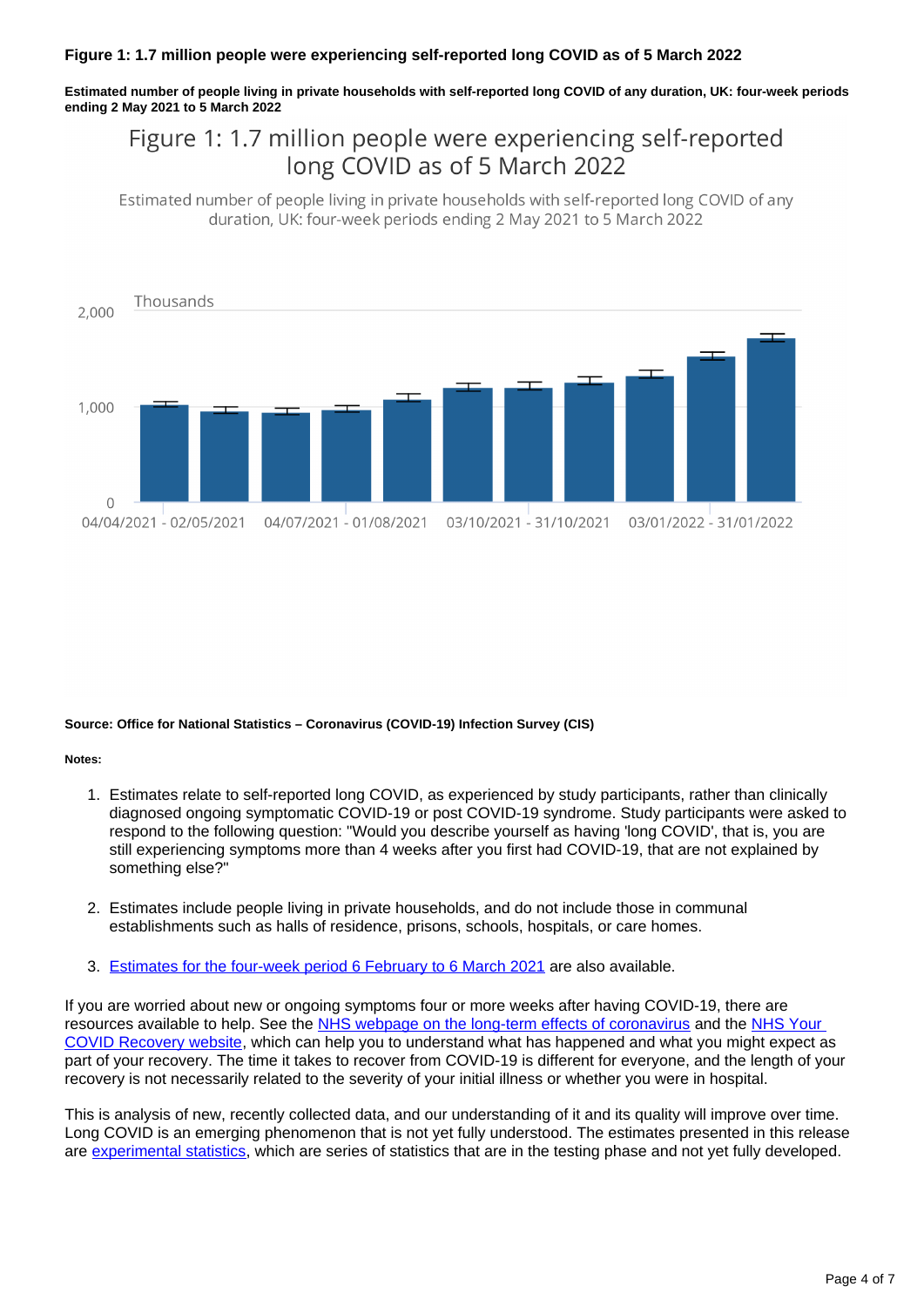### **More about coronavirus**

- Find the latest on [coronavirus \(COVID-19\) in the UK.](https://www.ons.gov.uk/peoplepopulationandcommunity/healthandsocialcare/conditionsanddiseases)
- [Explore the latest coronavirus data](https://www.ons.gov.uk/peoplepopulationandcommunity/healthandsocialcare/conditionsanddiseases/articles/coronaviruscovid19/latestinsights) from the ONS and other sources.
- All ONS analysis, summarised in our [coronavirus roundup.](https://www.ons.gov.uk/peoplepopulationandcommunity/healthandsocialcare/conditionsanddiseases/articles/coronaviruscovid19roundup/latest)
- View [all coronavirus data](https://www.ons.gov.uk/peoplepopulationandcommunity/healthandsocialcare/conditionsanddiseases/datalist).
- Find out how we are [working safely in our studies and surveys.](https://www.ons.gov.uk/news/statementsandletters/ensuringyoursafetyduringcovid19)

### <span id="page-4-0"></span>**2 . Prevalence of ongoing symptoms following coronavirus infection in the UK data**

[Prevalence of ongoing symptoms following coronavirus \(COVID-19\) infection in the UK](https://www.ons.gov.uk/peoplepopulationandcommunity/healthandsocialcare/conditionsanddiseases/datasets/alldatarelatingtoprevalenceofongoingsymptomsfollowingcoronaviruscovid19infectionintheuk) Dataset | Published 7 April 2022

Estimates of the prevalence and characteristics of people with self-reported long COVID and associated

activity limitation, using UK Coronavirus (COVID-19) Infection Survey data.

# <span id="page-4-1"></span>**3 . Measuring the data**

This analysis was based on 368,857 responses to the [Coronavirus \(COVID-19\) Infection Survey](https://www.ons.gov.uk/peoplepopulationandcommunity/healthandsocialcare/conditionsanddiseases/methodologies/covid19infectionsurveypilotmethodsandfurtherinformation) (CIS) collected over the four-week period ending 5 March 2022, weighted to represent people aged two years and over living in private households in the UK. Self-reported long COVID was defined as symptoms persisting for more than four weeks after the first suspected COVID-19 infection that were not explained by something else. Parents and carers answered survey questions on behalf of children aged under 12 years.

Date of first (suspected) COVID-19 infection was taken to be the earliest of: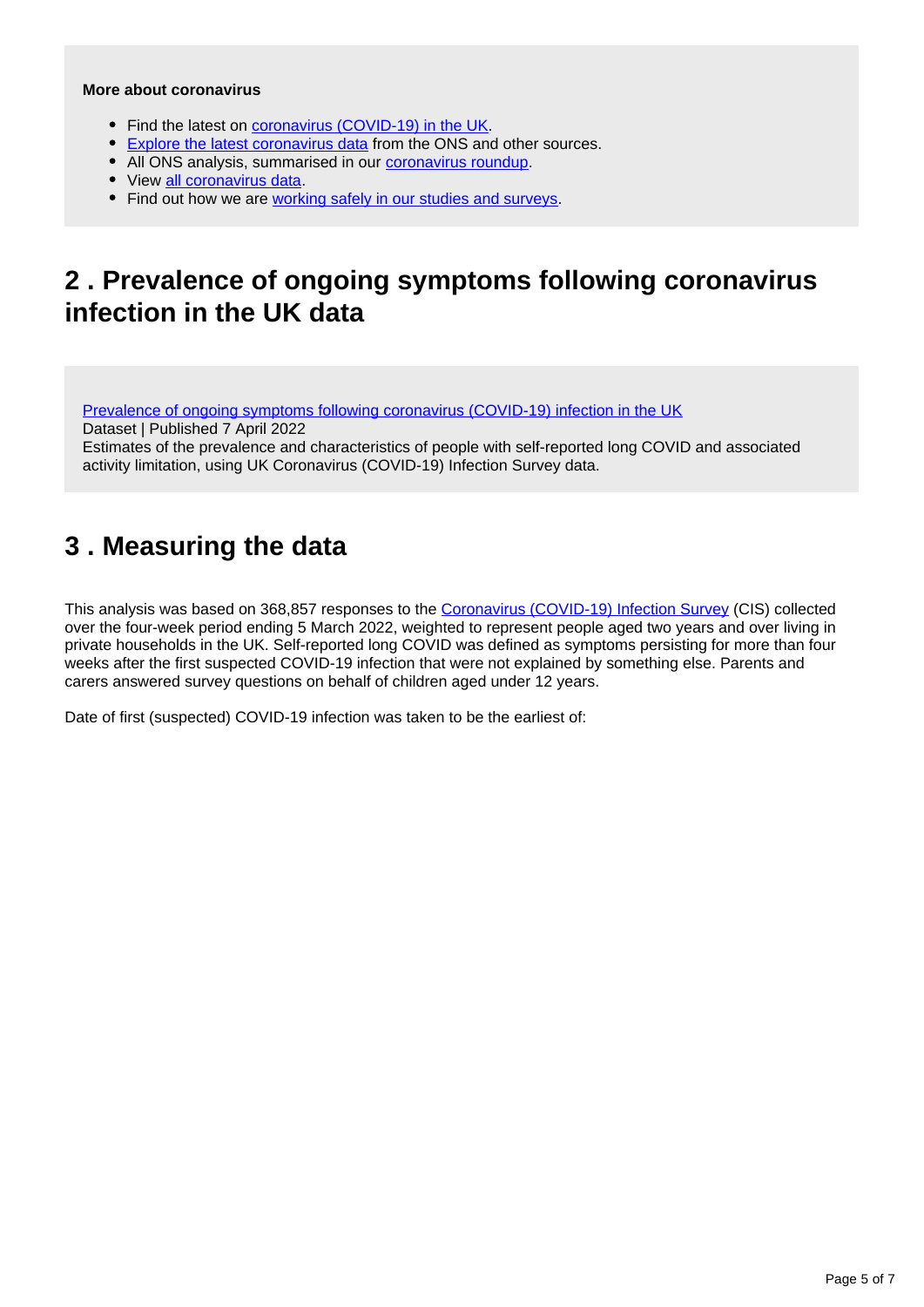- date of first positive test for COVID-19 during study follow-up
- date of first self-reported positive test for COVID-19 outside of study follow-up
- date of first suspected COVID-19 infection, as reported by the participant

Those with an unknown date of first (suspected) COVID-19 infection are in the estimates for "any duration" but not in duration specific estimates.

The definition of self-reported long COVID in this release is consistent with that used for "Approach 3" in our [technical article](https://www.ons.gov.uk/peoplepopulationandcommunity/healthandsocialcare/conditionsanddiseases/articles/technicalarticleupdatedestimatesoftheprevalenceofpostacutesymptomsamongpeoplewithcoronaviruscovid19intheuk/26april2020to1august2021) on the prevalence of post-acute symptoms 4 or 12 weeks after COVID-19 infection. The estimates in this release are expressed out of everyone in the population; in contrast, the denominator for the estimates in our technical article is the number of infected people in the study sample. A further difference is that this analysis is based on confirmed and suspected COVID-19 infections, whereas the estimates in the technical article include only laboratory-confirmed cases.

The focus of this analysis is the population prevalence of self-reported long COVID. For data on the impact of long COVID, see results from the [Opinions and Lifestyle Survey](https://www.ons.gov.uk/peoplepopulationandcommunity/healthandsocialcare/conditionsanddiseases/articles/coronavirusandthesocialimpactsoflongcovidonpeopleslivesingreatbritain/7aprilto13june2021) and the [Schools Infection Survey](https://www.ons.gov.uk/peoplepopulationandcommunity/healthandsocialcare/conditionsanddiseases/bulletins/covid19schoolsinfectionsurveyenglandprevalenceofongoingsymptomsfollowingcoronaviruscovid19infectioninschoolpupilsandstaff/july2021).

Starting from this release, we have extended the categories of the "Duration since first (suspected) coronavirus infection" breakdown. More specifically, we have broken down the "at least 12 months or 52 weeks" category into "52 weeks to less than 78 weeks", "78 weeks to less than 104 weeks" and "104 weeks or longer". We have also added a new breakdown called "Main variant of SARS-CoV-2 at time of first (suspected) coronavirus infection".

The period before Alpha became the main variant is defined as before 16 November 2020, the period when Alpha was the main variant is defined as 16 November 2020 to 16 May 2021, the period when Delta was the main variant is defined as 17 May to 19 December 2021, and the period when Omicron was the main variant is defined as from 20 December 2021 onwards. The reported breakdowns by variant period represent the percentage of people with self-reported long COVID in the current four-week reference period who were first infected (or suspected they were infected) during each of the variant periods. These breakdowns do not provide estimates of the likelihood of developing long COVID if infected in each variant period.

The strengths and limitations of this analysis are described in a *previous release*. The survey questions relating to self-reported long COVID can be found in Section F of the enrolment and Section D of the follow-up CIS [questionnaires.](https://www.ndm.ox.ac.uk/covid-19/covid-19-infection-survey/case-record-forms) See Tables 2a to 2f of the [technical dataset](https://www.ons.gov.uk/peoplepopulationandcommunity/healthandsocialcare/conditionsanddiseases/datasets/covid19infectionsurveytechnicaldata) accompanying the latest Coronavirus (COVID-19) Infection Survey statistical bulletin for survey response rates for survey response rates.